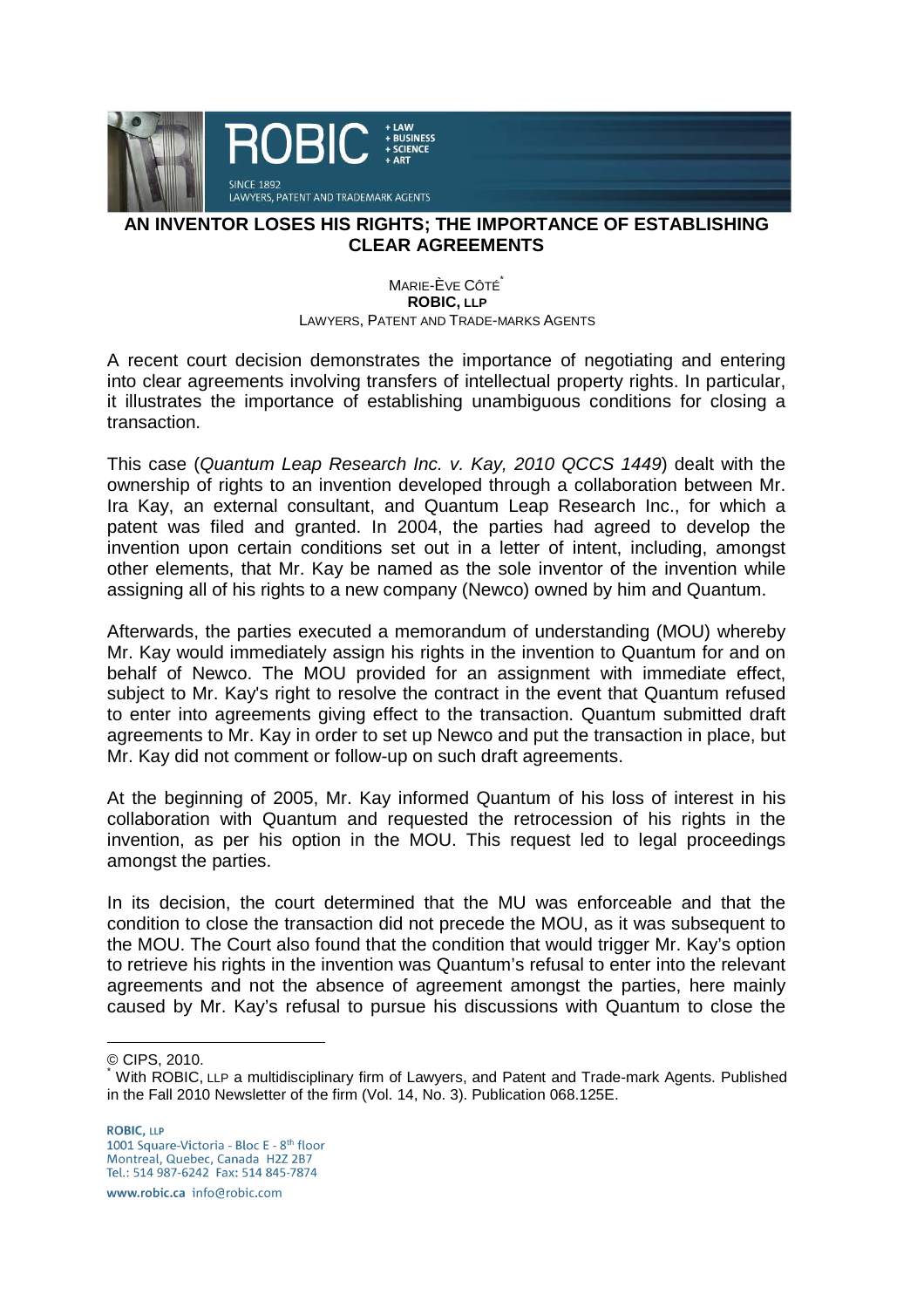contemplated transaction. Accordingly, the Court confirmed Quantum as the owner of all rights in the invention, and declared the retrocession rights of Mr. Kay forfeited.

This decision demonstrates the importance of negotiating and entering into clear agreements and establishing unambiguous closing conditions. Moreover, this decision serves as a reminder that in certain cases, intellectual property rights are essential in order to be able to commercialize certain inventions. The assignment and cooperation of the inventor might be required even if the ownership rights in the invention belong to the party having financed or ordered its development. It is therefore essential to have clear and definitive agreements in place with any partner, collaborator and even employees in order to secure all rights required in the pursuit and commercialization of contemplated business projects.

+ LAW **ROBIC EXPLORED PROBLEM** 

**ROBIC, LLP** 1001 Square-Victoria - Bloc E - 8<sup>th</sup> floor Montreal, Quebec, Canada H2Z 2B7<br>Tel.: 514 987-6242 Fax: 514 845-7874

www.robic.ca info@robic.com